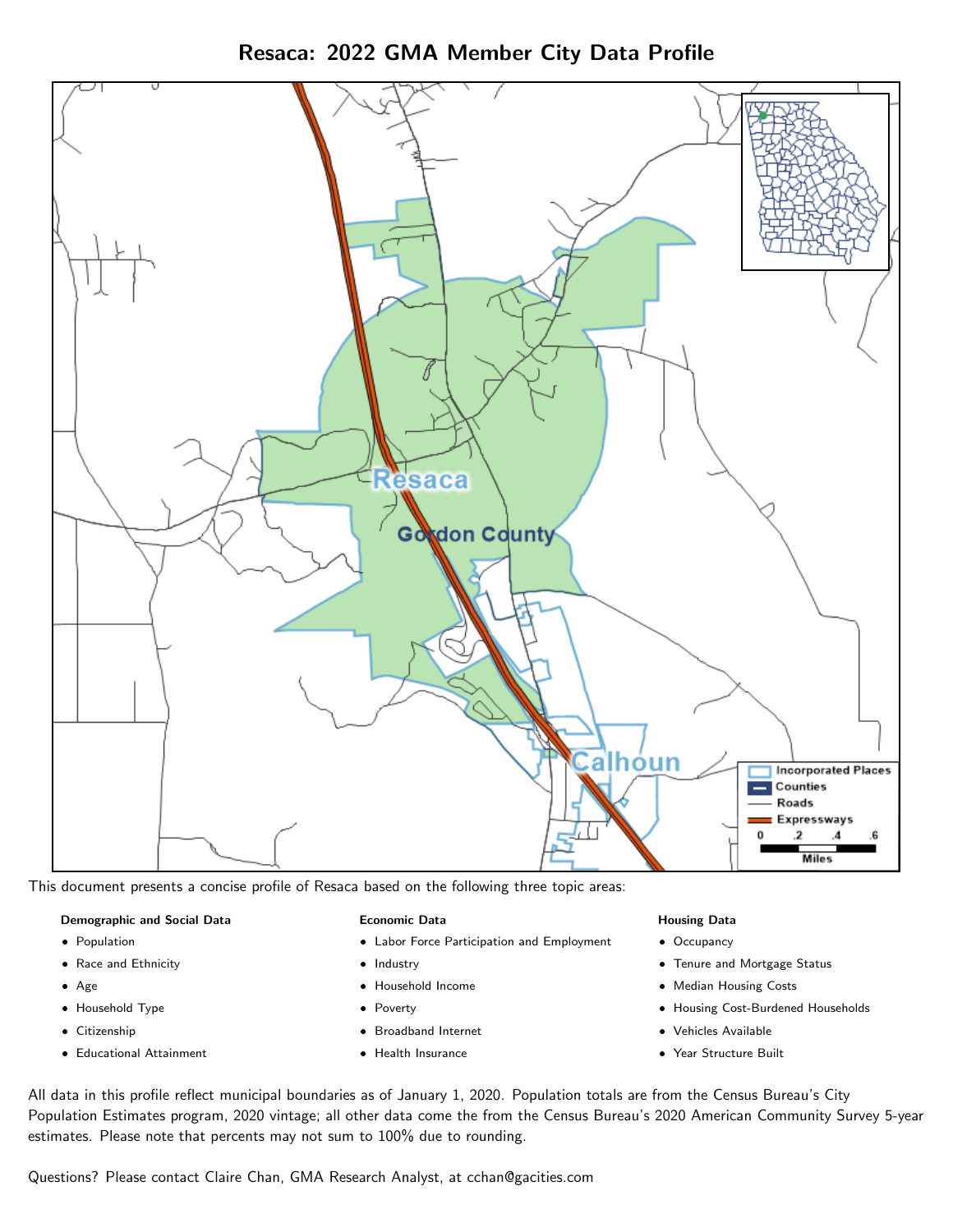## Resaca: Demographic and Social



Age



### **Citizenship**



Source: American Community Survey, 2020 5-year estimates, table B05002 Source: American Community Survey, 2020 5-year estimates, table B15002

### Race and Ethnicity



Source: U.S. Census Bureau, City Population Estimates, 2020 vintage Source: American Community Survey, 2020 5-year estimates, table B03002

### Household Type



Source: American Community Survey, 2020 5-year estimates, table B01001 Source: American Community Survey, 2020 5-year estimates, table B11001

### Educational Attainment



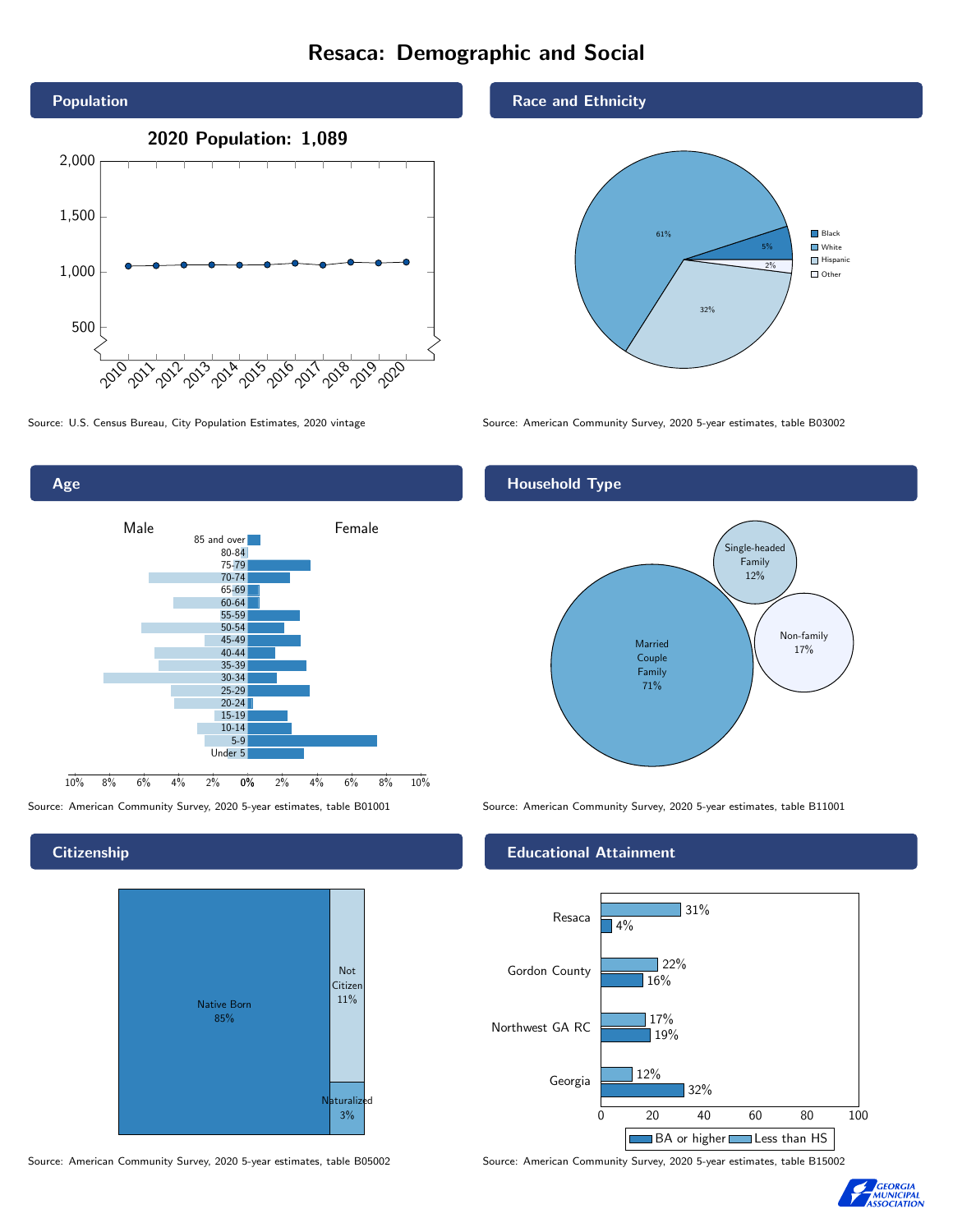### Resaca: Economic



Source: American Community Survey, 2020 5-year estimates, table B23001 Note: Unemployment rate is based upon the civilian labor force.

# Agriculture, forestry, fishing and hunting, and mining 0%

Industry

| Construction                                                | 8%    |
|-------------------------------------------------------------|-------|
| Manufacturing                                               | 46%   |
| <b>Wholesale Trade</b>                                      | 4%    |
| Retail Trade                                                | 11%   |
| Transportation and warehousing, and utilities               | 4%    |
| Information                                                 | $0\%$ |
| Finance and insurance, real estate, rental, leasing         | $1\%$ |
| Professional, scientific, mgt, administrative, waste mgt    | 7%    |
| Educational services, and health care and social assistance | 7%    |
| Arts, entertainment, recreation, accommodation, food        | $4\%$ |
| service                                                     |       |
| Other services, except public administration                | $7\%$ |
| Public administration                                       | $2\%$ |

Source: American Community Survey, 2020 5-year estimates, table C24030



Source: American Community Survey, 2020 5-year estimates, tables B19013 and B19025 Source: American Community Survey, 2020 5-year estimates, table B17010



### Health Insurance



Source: American Community Survey, 2020 5-year estimates, table B28002 Source: American Community Survey, 2020 5-year estimates, table B18135



### Poverty